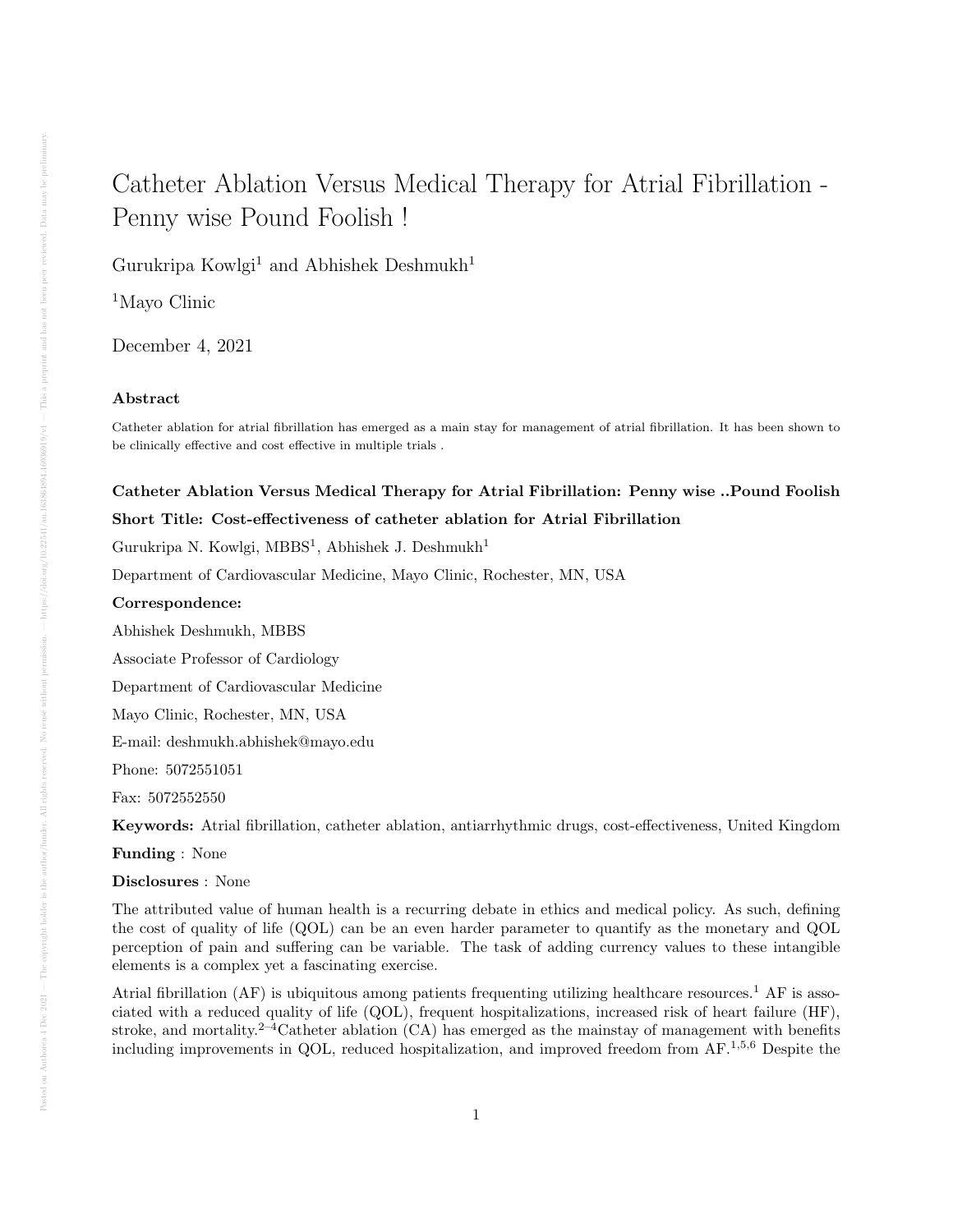impact of AF on healthcare costs and utilization, there exists a paucity of data in this regard. The present era of healthcare overutilization demands a heightened level of scrutiny towards the cost of care.

In the current issue of the Journal of Cardiovascular Electrophysiology, Leung et al. describe the findings of their elegant study comparing the cost-effectiveness of CA, compared to medical therapy in the United Kingdom. The authors utilize a patient-level Markov health-state transition model for the cost-utility analysis. The utilization data were derived from published data from randomized trials on patients treated for AF with or without concomitant HF.5,7Systematic reviews and meta-analyses were used to gauge the complication rates and recurrences.8,9 The publicly available government report on cost in the National Health System was used to formulate costs in the modeled patients. The authors report that CA led to an incremental cost-effectiveness ratio (ICER) of £8,614 per additional quality-adjusted life-year (QALY) when compared to medical therapy. A similar favorable ICER was seen in simulated cases of AF and concomitant HF. For context, the ICER was compared to a willingness-to-pay (WTP) value of £20,000 per year of QALY based on the threshold employed by the National Institute of Clinical Excellence (NICE). After a probabilistic sensitivity analysis was applied to 10,000 simulations, CA was found to be cost-effective in 99% of the cases.

As we veer through the latest and greatest in AF management, it is crucial to take a pause and critically appraise the economic impact of what we have achieved over the last three decades. Leung et al., through their paper, not only summarize the existing data comparing CA and medical therapy for AF but also strive to estimate the costs of each arm in thousands of patient simulations with various permutations. The authors' efforts to shed light on this less-understood topic is praiseworthy indeed. The methodology employed in this article is unambiguous and builds on recent descriptions of CA in AF and HF in the United States and Canada.10,11 Our colleagues from across the Atlantic thus add important decibels to the global voice that chants that CA for AF is more cost-effective than medical therapy. Notwithstanding the contrasting medical payment systems and the subjective WTP thresholds in different countries, the conclusion from all the studies are unified and support the cost-effectiveness of CA for AF in patients with or without HF.

The authors exemplify how a cost simulation analysis should be performed with meticulous attention to detail in the model structure. The various possible outcomes of the simulations appear to model a real-world scenario as closely as possible. The model structure includes parallel arms for recurrences and factors in incremental costs of repeat ablations and complications.

The idea of upfront investment to save money down the road is not unique to AF ablation. An apt analogy would be of an owner of an electric car looking to save money on gas in the future. Leung et al. make a strong case that CA is the "electric car" that a patient suffering from AF deserves!

The authors utilized data from landmark studies in the last 20 years to compute the simulations. As they note, the cost simulation was based on currently used catheters but applied to the clinical findings of studies, including those that used outdated technology. While that likely had an impact, one would anticipate the cost-effectiveness to improve even further if the current clinical outcomes could have been utilized. A similar criticism may be the application of United Kingdom-based cost data to the clinical trials based in the United States. The authors state that the clinical endpoints should not vary dramatically by region. While that point is valid, there may be value in assessing cost-effectiveness across different ethnicities, as racial, gender , comorbidity differences do not solely exist in the clinical presentation, but disparities are fraught even in care delivery.<sup>12</sup> Understanding that the creation of cost simulation models can be complex, there may have been some degree of oversimplification in the way AF recurrence management was modeled in this study. Leung et al. do well in justifying that limiting cross-over from medical therapy to CA ensures a clear comparison and the lack of modeling more than one CA for recurrence due to lack of published data on multiple ablations. However, despite the superlative efforts in this study, the model simulation does potentially introduce an unavoidable bias that must be appreciated in a critical review.

In summary, Leung et al. have made a valuable contribution to the literature regarding the cost-effectiveness of CA in AF as compared to medical therapy. The construct of a willingness-to-pay metric is challenging to grasp with a multitude of variations across countries and continents. Thus, the primary take-home message